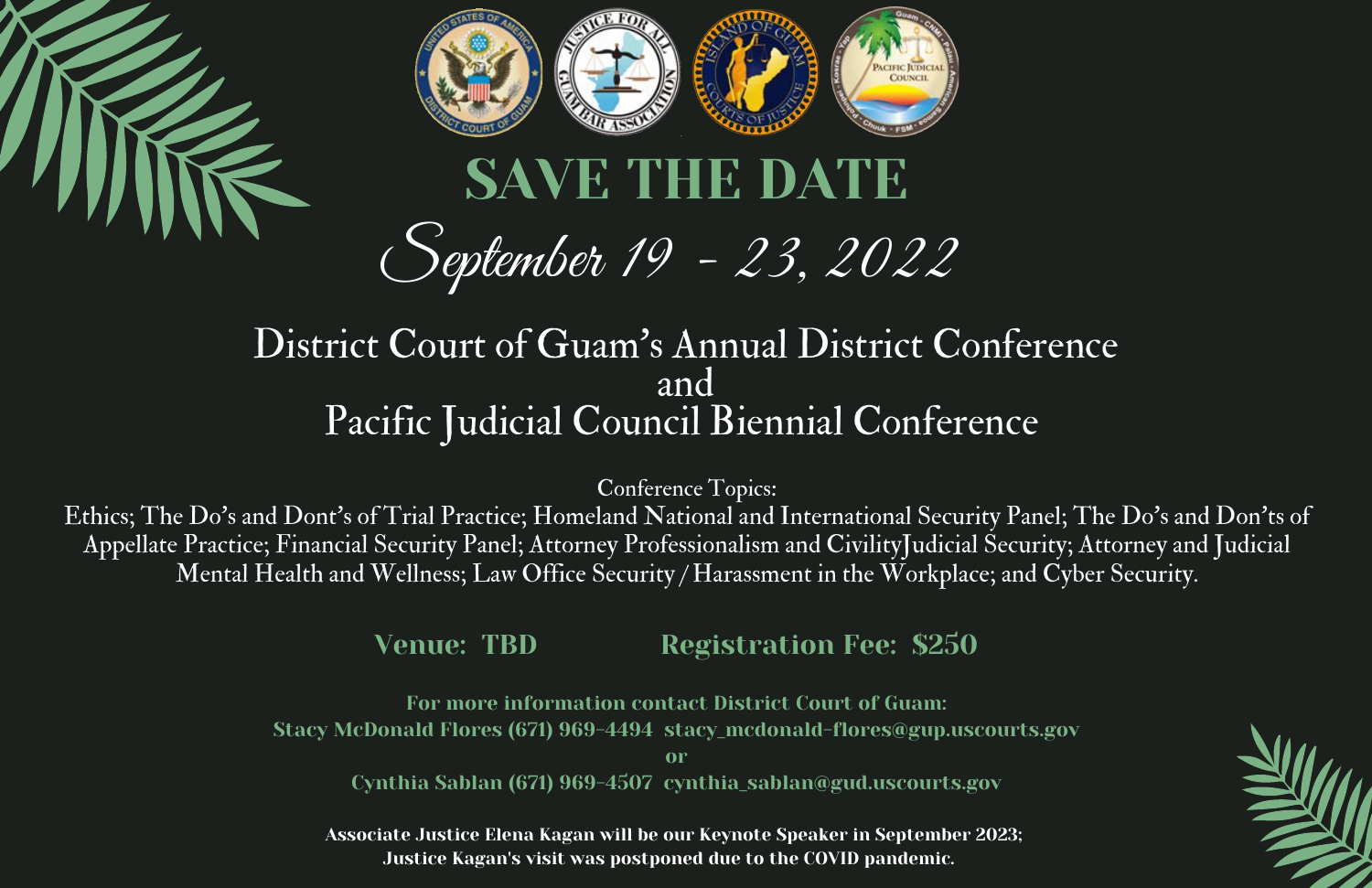## 2022 PROPOSED MASTER AGENDA

#### ANNUAL DISTRICT COURT CONFERENCE AND BIENNIAL PACIFIC JUDICIAL COUNCIL CONFERENCE



**CHAIRPERSONS: Chief Judge Frances Tydingco-Gatewood, District Court of Guam**

> **Chief Judge Ramona V. Manglona, District Court for the Northern Mariana Islands**

**Chief Justice F. Philip Carbullido, Supreme Court of Guam**

**DATES: Guam: September 19-23, 2022**

**VENUES: Guam-Dusit Thani or Hyatt Regency Guam**

**1**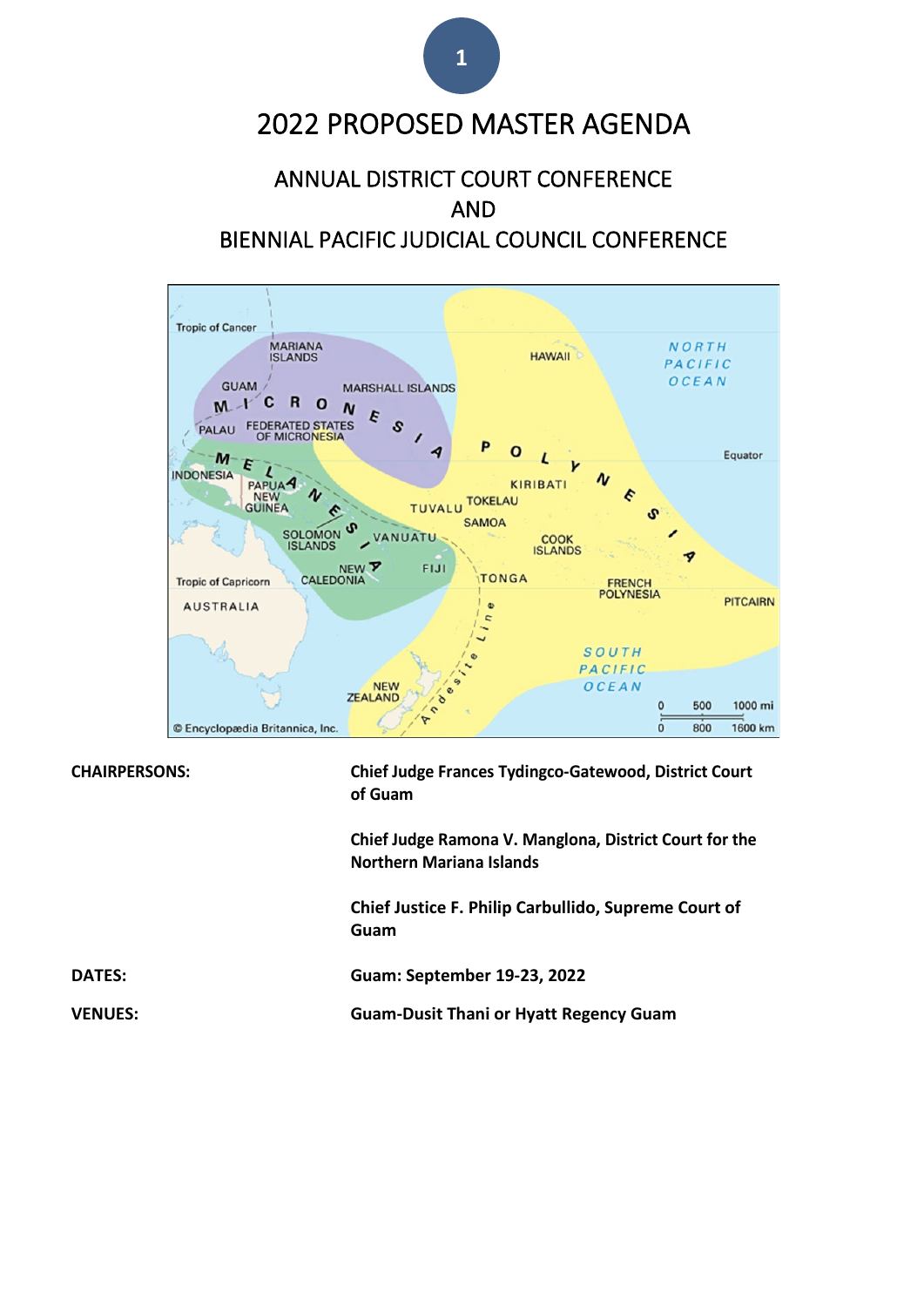| <b>KEYNOTE SPEAKERS:</b> | <b>Intelligence Security Official (TBA)</b>                                                                                                                                                                                                                                                                                                                           |
|--------------------------|-----------------------------------------------------------------------------------------------------------------------------------------------------------------------------------------------------------------------------------------------------------------------------------------------------------------------------------------------------------------------|
|                          | Ambassador Chantale Wong,<br><b>Asian Development Bank Director (Attendance</b><br>tentative; to be confirmed)                                                                                                                                                                                                                                                        |
| <b>AUDIENCE:</b>         | <b>Guam Bar, CNMI Bar and business and community</b><br>members                                                                                                                                                                                                                                                                                                       |
|                          | <b>Guam and CNMI federal and local judges</b>                                                                                                                                                                                                                                                                                                                         |
|                          | <b>Pacific Judicial Council judicial and bar members</b><br>from: Guam, CNMI, American Samoa, Republic of<br><b>Palau, Federated States of Micronesian National</b><br>Court, Chuuk, Kosrae, Pohnpei and Yap.                                                                                                                                                         |
|                          | <b>Marshall Island judicial and bar members</b>                                                                                                                                                                                                                                                                                                                       |
|                          | Oceania Pacific Judicial Conference judicial<br>members from: American Samoa, Australia, Fiji,<br><b>Federated States of Micronesia National Court,</b><br>Chuuk, Kosrae, Pohnpei, Yap, CNMI, Kribati,<br>Marshall Islands, Nauru, New Caledonia, New<br>Zealand, Niue, Republic of Palau, Papua New<br>Guinea, Samoa, Solomon Islands, Tahiti, USA,<br>Vanuatu, Guam |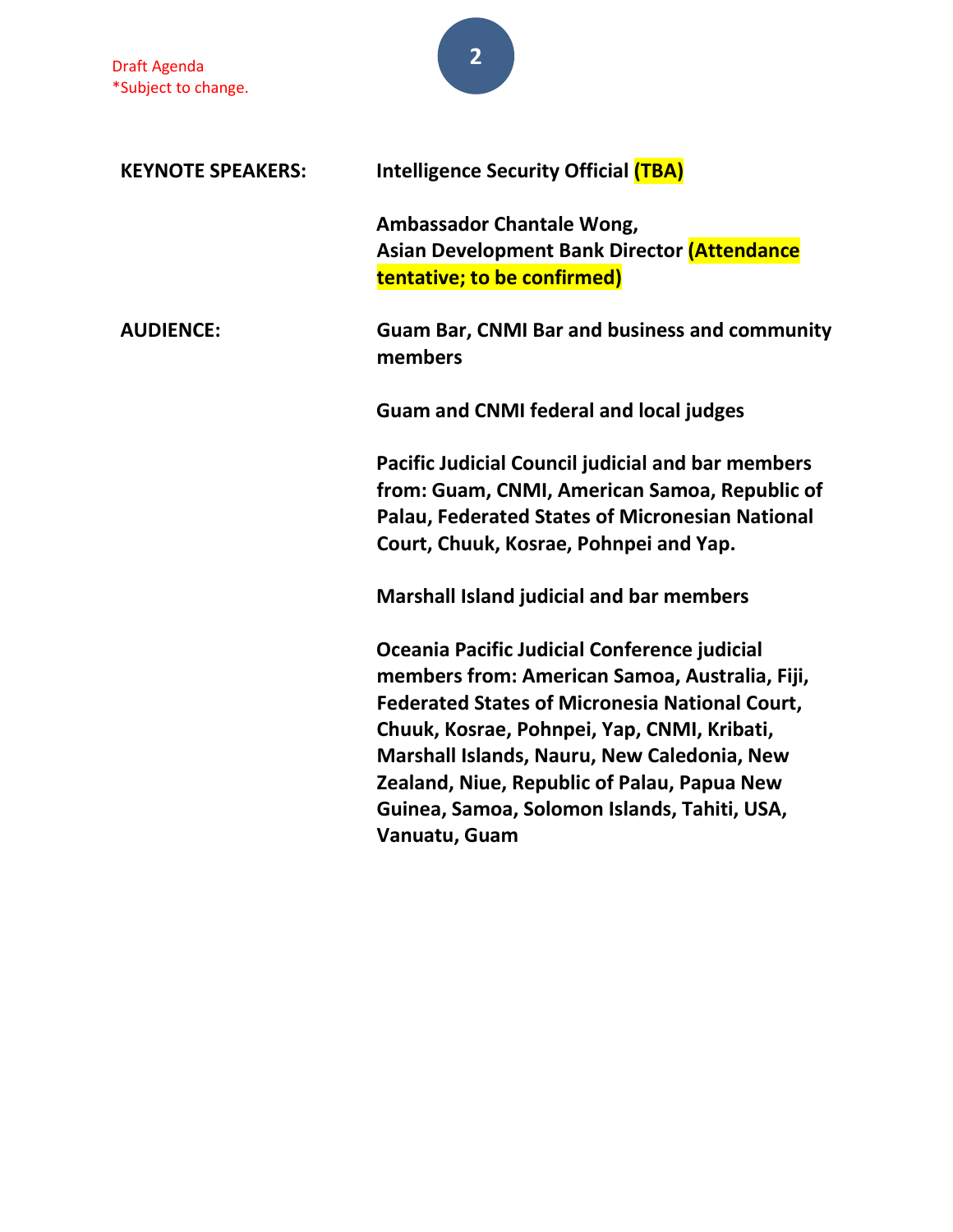| Drait Agenda<br>*Subject to change.                                                           |                                                                                                                                                                                                                                                                                                                                                                                                                                                                                                                                                                                                                                                   |  |
|-----------------------------------------------------------------------------------------------|---------------------------------------------------------------------------------------------------------------------------------------------------------------------------------------------------------------------------------------------------------------------------------------------------------------------------------------------------------------------------------------------------------------------------------------------------------------------------------------------------------------------------------------------------------------------------------------------------------------------------------------------------|--|
|                                                                                               | MONDAY, SEPTEMBER 19, 2022 (GUAM)                                                                                                                                                                                                                                                                                                                                                                                                                                                                                                                                                                                                                 |  |
|                                                                                               | <b>HOTEL: DUSIT THANI OR HYATT REGENCY GUAM</b>                                                                                                                                                                                                                                                                                                                                                                                                                                                                                                                                                                                                   |  |
| $7:00$ AM $-7:30$ AM<br>Mistress of Ceremony:<br>Cynthia Ecube, Esq., Ninth<br>Circuit Lawyer | Meet and Greet and Press Conference<br>Attendees:<br>Circuit Judge Sydney Thomas (Montana)<br>Chief Judge Frances Tydingco-Gatewood (Guam)<br>٠<br>Chief Judge Ramona V. Manglona (NMI)<br>$\bullet$<br>U.S. Magistrate Judge Michael Bordallo (Guam)<br>Chief Justice F. Philip Carbullido, Guam Supreme Court<br>$\bullet$<br>Circuit Judge Margaret McKeown (California)<br>Bankruptcy Judge Daniel Collins (Arizona)<br>Cynthia Ecube, Esq., Ninth Circuit Representative<br>Jacqueline Terlaje, Guam Bar Association President<br>$\bullet$<br>Jeanne G. Quinata, District Court of Guam Clerk of Court<br>$\bullet$<br>Official Group Photo |  |
| C 30 A N A                                                                                    |                                                                                                                                                                                                                                                                                                                                                                                                                                                                                                                                                                                                                                                   |  |

|                       | Jeanne G. Quinata, District Court of Guam Clerk of Court                                                                                                                                                                                                                                                                                                                                                                                                         |            |
|-----------------------|------------------------------------------------------------------------------------------------------------------------------------------------------------------------------------------------------------------------------------------------------------------------------------------------------------------------------------------------------------------------------------------------------------------------------------------------------------------|------------|
|                       | Official Group Photo                                                                                                                                                                                                                                                                                                                                                                                                                                             |            |
| $7:30$ AM $-8:30$ AM  | Registration and Breakfast                                                                                                                                                                                                                                                                                                                                                                                                                                       |            |
| $8:30$ AM $-8:40$ AM  | <b>Welcome Remarks</b><br>The Honorable Frances M. Tydingco-Gatewood, Chief Judge, United<br>States District Court of Guam, Acting President, Pacific Judicial Council;<br>The Honorable F. Philip Carbullido, Chief Justice of Guam and Conference<br>Co-Chair                                                                                                                                                                                                  | 10 minutes |
| $8:40$ AM $-9:00$ AM  | State of the Ninth Circuit<br>The Honorable Sidney Thomas, Circuit Judge, U.S. Court of Appeals for<br>the Ninth Circuit<br>State of the Guam Bar Association<br>Jacque Terlaje, Esq., Guam Bar Association President                                                                                                                                                                                                                                            | 20 minutes |
| $9:00$ AM $-11:00$ PM | Introduction of the Honorable Sidney Thomas, Circuit<br>$\bullet$<br>Judge, U.S. Court of Appeals for the Ninth Circuit<br>The Honorable Frances M. Tydingco-Gatewood, Chief Judge, United<br>States District Court of Guam<br>Conbetasion with the Honorable Sidney Thomas<br>The Honorable Frances M. Tydingco-Gatewood, Chief Judge, United<br>States District Court of Guam and The Honorable F. Phillip Carbullido,<br>Chief Justice, Supreme Court of Guam | 2 hours    |
| $11:00$ AM $-11:15$   | <b>Break</b>                                                                                                                                                                                                                                                                                                                                                                                                                                                     |            |
| 11:15 AM - 12:15 PM   | The Do's and Don'ts of Appellate Practice<br>The Honorable Sidney Thomas, Circuit Judge, U.S. Court of Appeals for<br>the Ninth Circuit; The Honorable F. Phillip Carbullido, Chief Justice,<br>Supreme Court of Guam                                                                                                                                                                                                                                            | 1 hour     |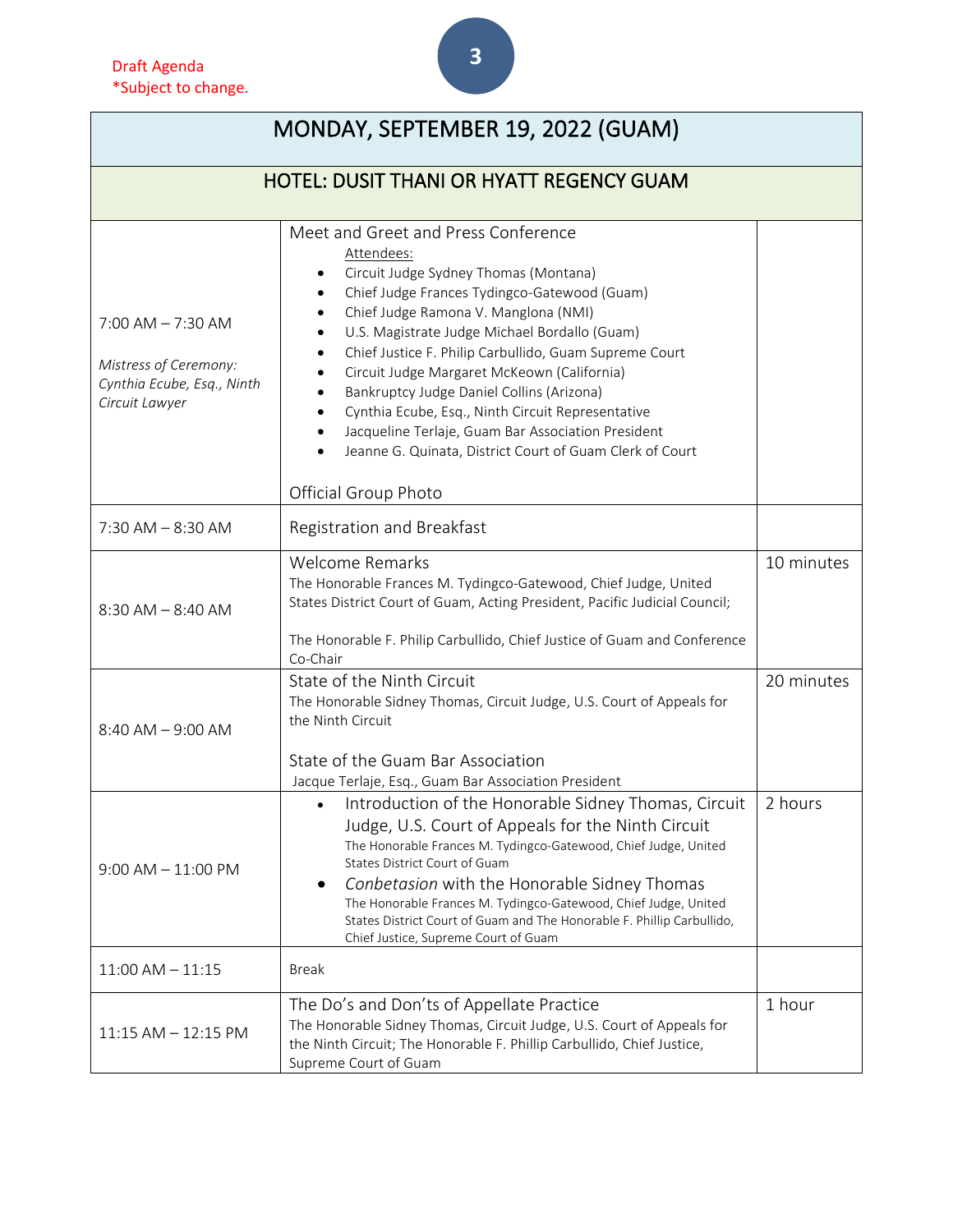Draft Agenda \*Subject to change.

|                         | Luncheon                                                                                                             | 1 hour     |
|-------------------------|----------------------------------------------------------------------------------------------------------------------|------------|
| 12:15 PM - 1:15 PM      | The Honorable Chief Judge Cristobal C. Duenas                                                                        |            |
|                         | <b>Excellence Award Presentation</b>                                                                                 |            |
|                         | Homeland National and International Security Panel                                                                   | 2.5 hours  |
| $1:30$ PM $-3:00$ PM    | Proposed Panel: Intelligence Security Official (TBA); Rear Admiral, Joint                                            |            |
|                         | Region Northern Marianas, Benjamin Nicholson; General Sloan, Anderson                                                |            |
|                         | Air Force Base, Adjutant General Aguigui, Guam National Guard.                                                       |            |
| $3:00$ PM $-3:15$ PM    | <b>Break</b>                                                                                                         |            |
|                         |                                                                                                                      |            |
| 3:15 PM - 4:45 PM       | Homeland National and International Security Panel                                                                   | 30 minutes |
|                         | (Continuation)                                                                                                       |            |
|                         |                                                                                                                      |            |
|                         | Welcome Reception / Meet and Greet Circuit Judge Sidney                                                              |            |
|                         | Thomas, Ambassador Wong, and Intelligence Security Official                                                          |            |
|                         |                                                                                                                      |            |
| 6:00 PM $-$ 9:00 PM     | Hosted by the District Court of Guam,                                                                                |            |
|                         | Pacific Judicial Council, and                                                                                        |            |
|                         | the Guam Bar Association,                                                                                            |            |
|                         | Venue TBA                                                                                                            |            |
|                         |                                                                                                                      |            |
|                         | TUESDAY, SEPTEMBER 20, 2022 (GUAM)                                                                                   |            |
|                         |                                                                                                                      |            |
|                         |                                                                                                                      |            |
|                         | HOTEL VENUE: DUSIT THANI OR HYATT REGENCY GUAM                                                                       |            |
|                         |                                                                                                                      |            |
| $7:00AM - 8:00AM$       | Meet and Greet with District Court of Guam Staff and Private                                                         |            |
|                         | Courthouse Tour                                                                                                      |            |
|                         | Circuit Judge Sidney Thomas and other distinguished guests                                                           |            |
| $7:30$ AM $-8:30$ AM    | Registration and Breakfast                                                                                           |            |
|                         |                                                                                                                      |            |
| 8:30 AM - 10:00 AM      | <b>Financial Security Panel</b>                                                                                      | 1.5 hours  |
| Master of Ceremony:     | The Honorable Daniel P. Collins, Bankruptcy Judge, Arizona Bankruptcy                                                |            |
| Justice John Manglona,  | Court; Joyce Tang, Esq.; Rodney Jacobs, Esq.; and Bryce Suzuki, Esq. and                                             |            |
| CNMI Supreme Court      | former assistant US Attorney?                                                                                        |            |
|                         |                                                                                                                      |            |
| $10:00$ AM $- 10:15$ AM | <b>Break</b>                                                                                                         |            |
|                         |                                                                                                                      |            |
| 10:15 AM - 11:45 AM     | <b>Financial Security Panel</b>                                                                                      | 30 minutes |
|                         | The Honorable Daniel P. Collins, Bankruptcy Judge, Arizona Bankruptcy                                                |            |
|                         | Court; Joyce Tang, Esq.; Rodney Jacobs, Esq.; and Bryce Suzuki, Esq.                                                 |            |
| $11:45$ AM $- 1:00$ PM  | Luncheon                                                                                                             | 1 hour     |
|                         | And Luncheon Speaker TBD                                                                                             |            |
|                         | Ethics, Attorney Professionalism and Civility                                                                        | 1 hour     |
|                         | The Honorable M. Margaret McKeown, Circuit Judge, U.S. Court of                                                      |            |
| $1:00$ PM $- 2:00$ PM   | Appeals for the Ninth Circuit; The Honorable F. Phillip Carbullido, Chief                                            |            |
|                         | Justice, Supreme Court of Guam; Martha Sheehy, Esq.; and Jacqueline<br>Terlaje, Esq., Guam Bar Association President |            |
|                         |                                                                                                                      |            |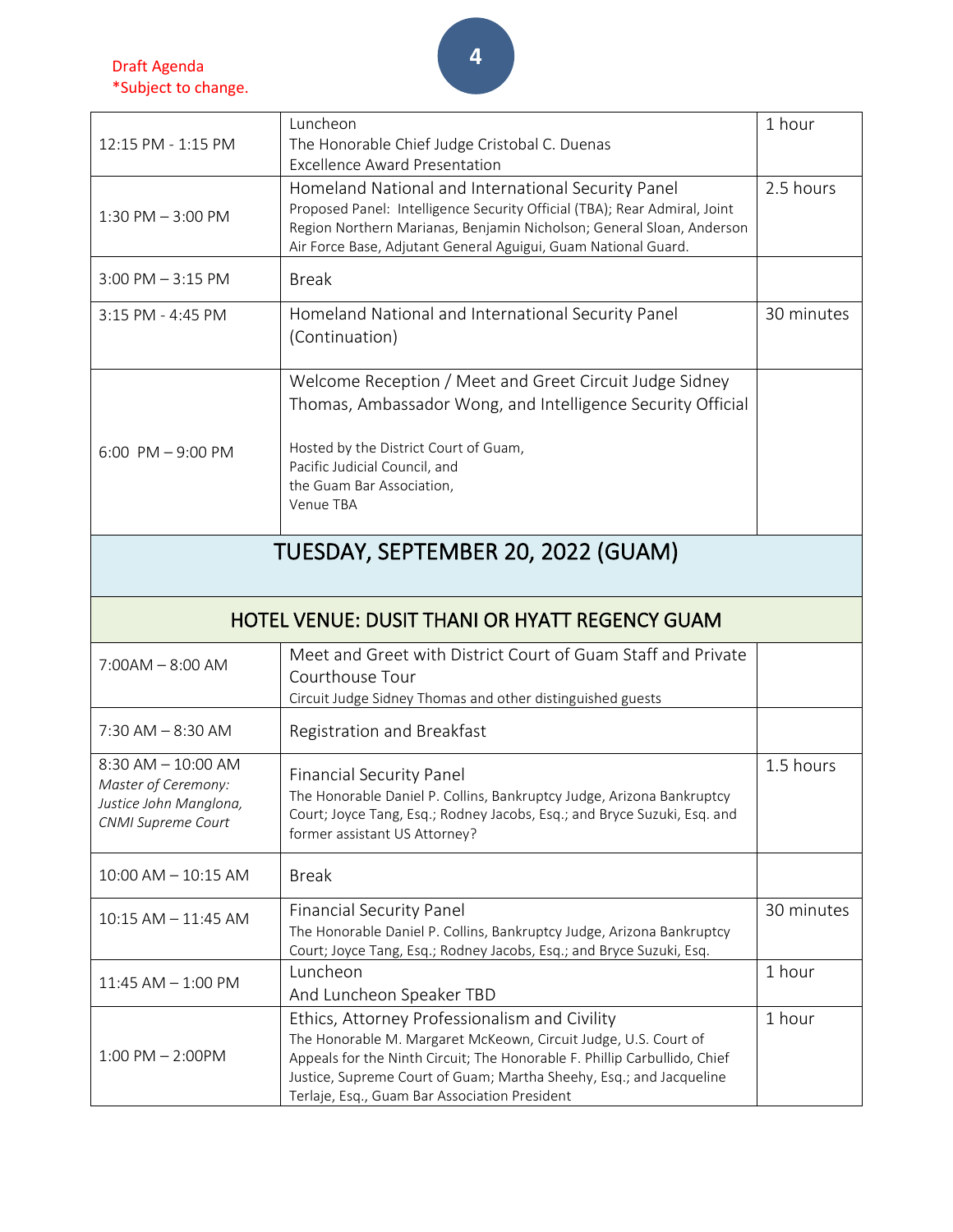Draft Agenda \*Subject to change.

| $2:00$ PM $- 2:15$ PM                                                                         | <b>Break</b>                                                                                                                                                                                                                                                                          |         |
|-----------------------------------------------------------------------------------------------|---------------------------------------------------------------------------------------------------------------------------------------------------------------------------------------------------------------------------------------------------------------------------------------|---------|
| $2:15 - 3:15$ PM                                                                              | Judicial Security<br>The Honorable Sidney Thomas, Circuit Judge, U.S. Court of Appeals for<br>the Ninth Circuit, and other panelists TBD                                                                                                                                              | 1 hour  |
| 3:15 PM                                                                                       | Adjourn                                                                                                                                                                                                                                                                               |         |
| 5:30 PM                                                                                       | Dinner Reception in honor of Ambassador Chantale Wong,<br>Director of Asian Development Bank and Intelligence<br>Security Official                                                                                                                                                    |         |
|                                                                                               | Hosted by the Honorable Lourdes Leon Guerrero, Governor of Guam,<br>Government House, Agana Heights, Guam.                                                                                                                                                                            |         |
|                                                                                               | WEDNESDAY, SEPTEMBER 21, 2022 (GUAM)                                                                                                                                                                                                                                                  |         |
|                                                                                               |                                                                                                                                                                                                                                                                                       |         |
|                                                                                               | <b>HOTEL VENUE: DUSIT THANI OR HYATT REGENCY GUAM</b>                                                                                                                                                                                                                                 |         |
| $7:30$ AM $-8:30$ AM                                                                          | Registration and Breakfast                                                                                                                                                                                                                                                            |         |
| $8:30$ AM $- 10:30$ AM<br>Mistress of Ceremony:<br>Justice Kate Salii, Palau<br>Supreme Court | Attorney and Judicial Mental Health and Wellness<br>Dr. Neil Nedley and Nedley Team                                                                                                                                                                                                   | 2 hours |
| $10:30$ AM $- 10:45$ AM                                                                       | <b>Break</b>                                                                                                                                                                                                                                                                          |         |
| 10:45 AM - 11:45 AM                                                                           | The Do's and Don'ts of Trial Practice<br>Moderator: Chief Judge Frances Tydingcco-Gatewood<br>Panel: Chief Judge Ramona V. Manglona, Judge Arthur A. Barcinas, and<br>Judge Teresa Kim Tenorio.                                                                                       | 1 hour  |
| $11:45$ AM $- 12:45$ PM                                                                       | Luncheon<br>Possible Luncheon Speaker TBD                                                                                                                                                                                                                                             | 1 hour  |
| $1:00$ PM $-3:00$ PM                                                                          | <b>Cyber Security Panel</b><br>Moderator TBA<br>Jon Huntsman, Jr. former Ambassador of the United States to<br>Russia from 2017 to 2019, to China from 2009 to 2011, and to<br>Singapore from 1992 to 1993 (pending confirmation)<br>Katie Moussouris, Founder and CEO, Luta Security | 2 hours |
| 3:00 PM                                                                                       | Adjourn                                                                                                                                                                                                                                                                               |         |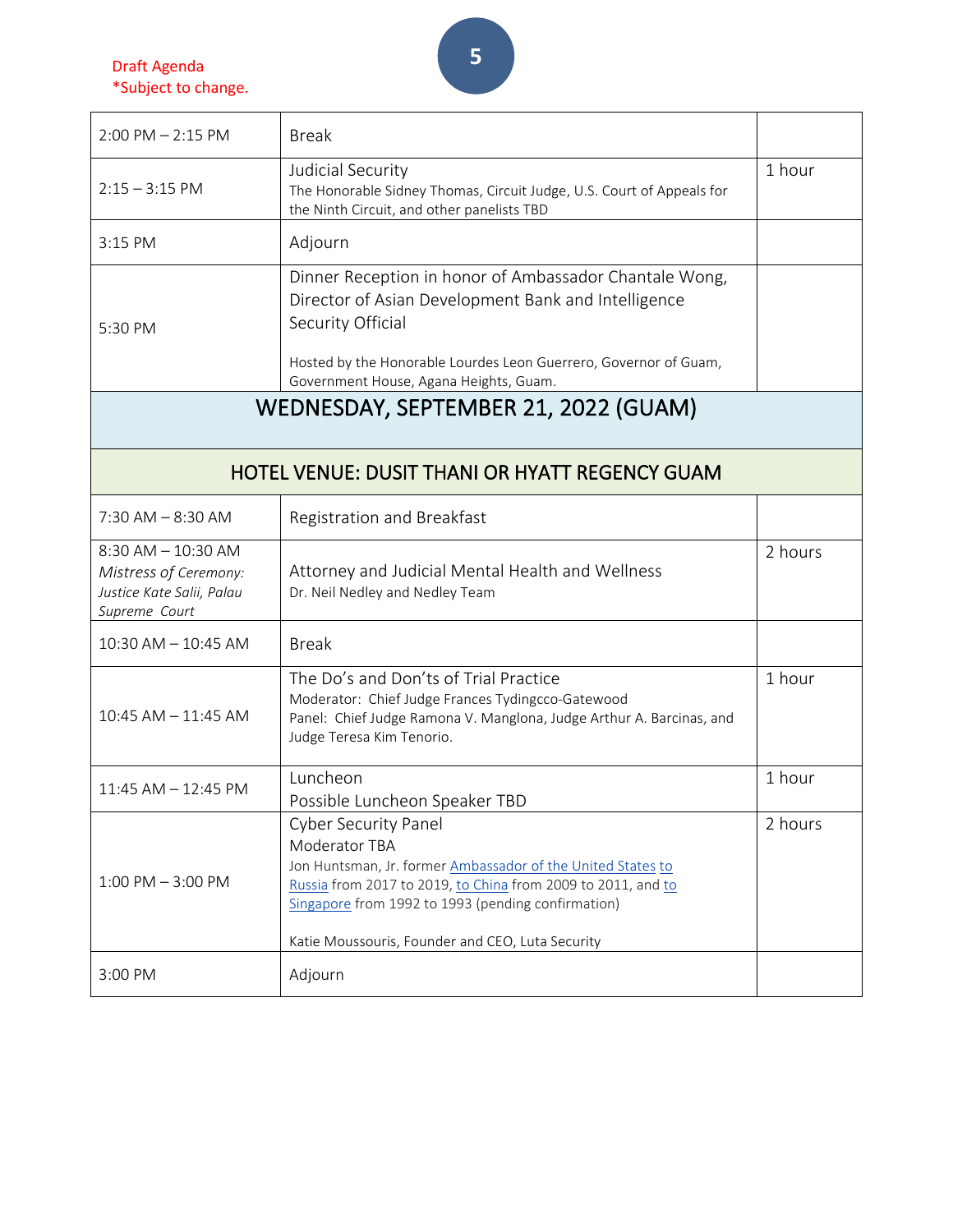### THURSDAY, SEPTEMBER 22, 2022 (GUAM) Oceania Pacific Judicial Conference (Justice Maraman)

## Launch of the Guam Bankruptcy Academy<br>(Judges FTG & Daniel Collins and Joyce Tang, Esq. Venue and Time TBD)

| HOTEL VENUE: DUSIT THANI OR HYATT REGENCY GUAM                                                        |                                                                                  |  |
|-------------------------------------------------------------------------------------------------------|----------------------------------------------------------------------------------|--|
| $8:00$ AM $-8:25$ AM                                                                                  | Registration and Breakfast                                                       |  |
| $8:25$ AM $- 8:30$ AM<br>Mistress of Ceremony:<br>Justice Katherine<br>Maraman, Guam Supreme<br>Court | Welcome Remarks<br>The Honorable F. Philip Carbullido, Chief Justice of Guam     |  |
| $8:30$ AM $-10:00$ AM                                                                                 | Drug Trafficking in Oceania                                                      |  |
| $10:00$ AM $- 10:15$ AM                                                                               | <b>Break</b>                                                                     |  |
| $11:15$ AM $-12:15$ PM                                                                                | Panel Discussion on Judicial Responses                                           |  |
| 12:15 PM - 1:30 PM                                                                                    | <b>Break</b>                                                                     |  |
| $1:30$ PM $-3:00$ PM                                                                                  | Electronic Discovery and Evidence                                                |  |
| $3:00$ PM $-3:15$ PM                                                                                  | <b>Break</b>                                                                     |  |
| $3:15$ PM $-4:15$ PM                                                                                  | Development of Virtual Platforms for Appellate and Trial<br>Courts               |  |
| $4:15$ PM $-5:15$ PM                                                                                  | Panel Discussion on the Pros and Cons of Virtual Platforms in<br>the Trial Court |  |
| 5:15 PM                                                                                               | Adjourn                                                                          |  |
| FRIDAY, SEPTEMBER 23, 2022 (GUAM)                                                                     |                                                                                  |  |
| Oceania Pacific Judicial Conference (Justice Maraman)                                                 |                                                                                  |  |
| and                                                                                                   |                                                                                  |  |
| Pacific Judicial Council Executive Meeting (Chief Judge Tydingco-Gatewood)                            |                                                                                  |  |
|                                                                                                       |                                                                                  |  |